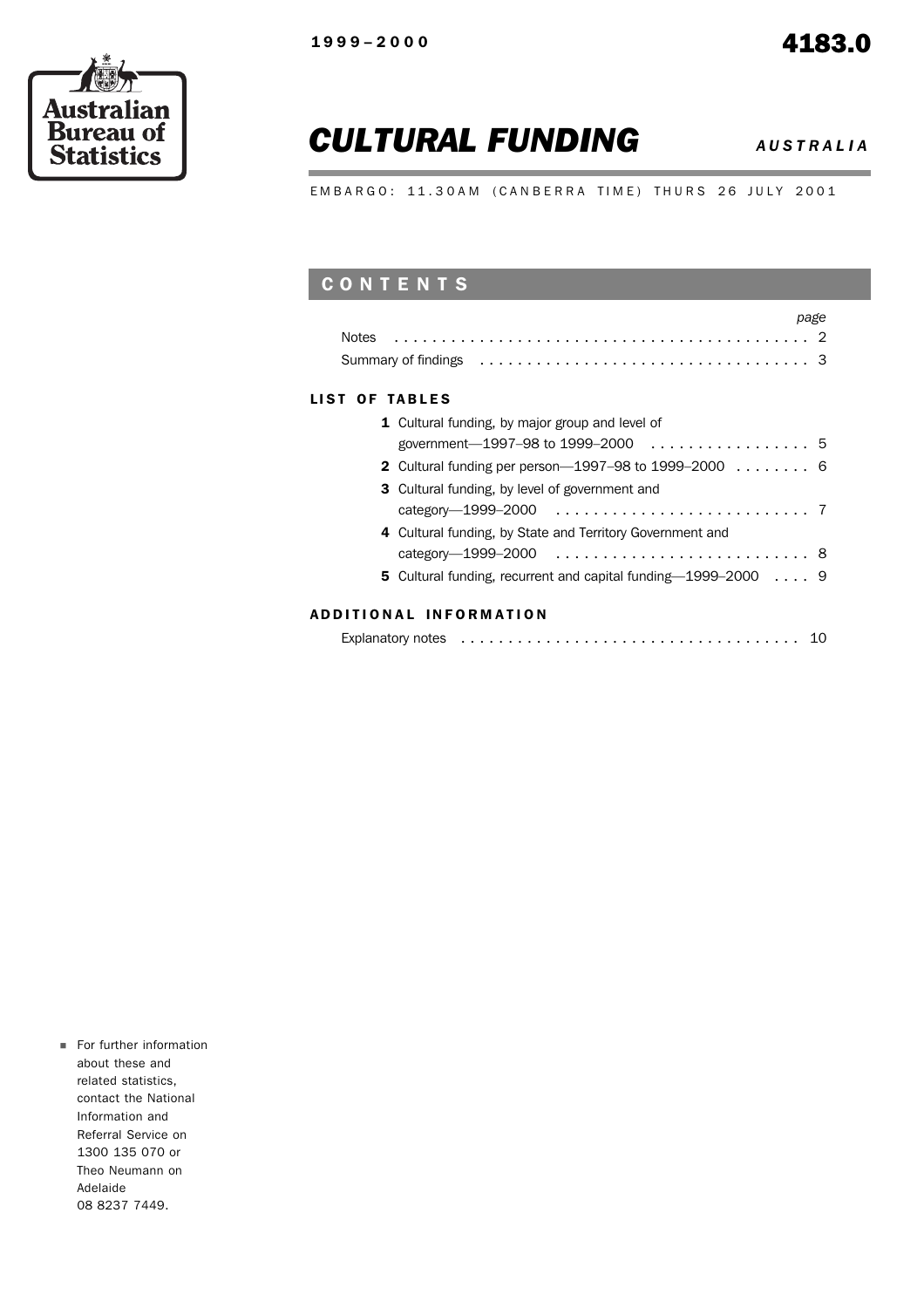### NOTES

This publication contains estimates of public funding of arts and cultural activities in ABOUT THIS PUBLICATION 1999–2000 for the three levels of government in Australia. The estimates have been compiled from data obtained by the Australian Bureau of Statistics from annual reports and budget papers, from information provided by selected Commonwealth authorities, including the Australia Council, and from State and Territory Governments and Local Government authorities. ABBREVIATIONS

ABS Australian Bureau of Statistics

GPC Government Purpose Classification

n.e.c. not elsewhere classified

Dennis Trewin Australian Statistician

. . . . . . .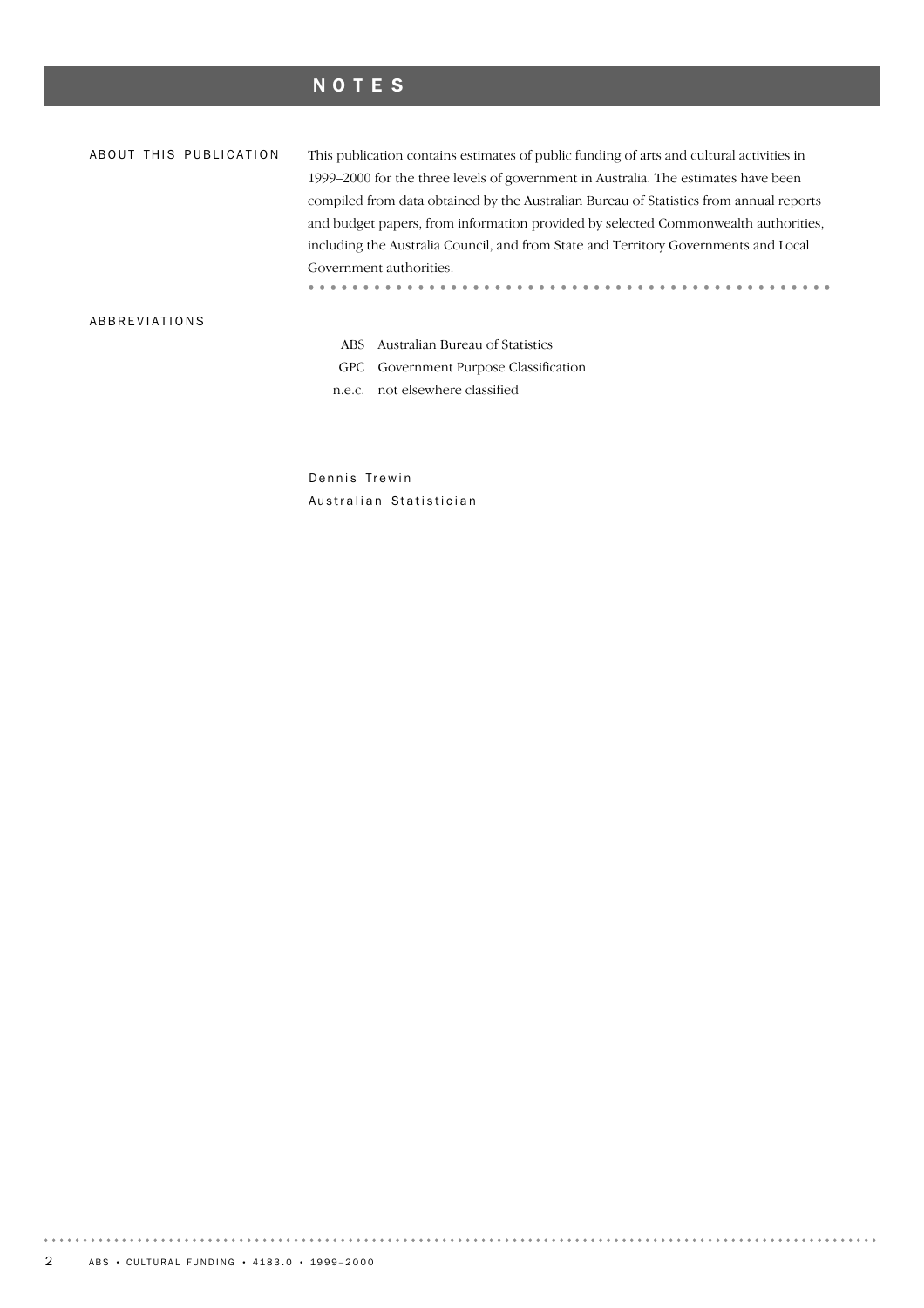#### SUMMARY OF FINDINGS

| CULTURAL FUNDING    | Total government funding for cultural activities was \$3,977.7m in 1999–2000. Of this, the<br>Commonwealth Government provided 36% (\$1,429.6m), State and Territory<br>Governments provided 44% (\$1,733.5m) and Local Governments contributed 20%<br>$(\$814.6m)$ .                                                                                                                                                                                                                                                                                                                                                      |
|---------------------|----------------------------------------------------------------------------------------------------------------------------------------------------------------------------------------------------------------------------------------------------------------------------------------------------------------------------------------------------------------------------------------------------------------------------------------------------------------------------------------------------------------------------------------------------------------------------------------------------------------------------|
| CHANGES OVER TIME   | Total government cultural funding increased by \$227.5m (6%) between 1998–99 and<br>1999–2000. This was mainly a result of increases in funding from the Commonwealth<br>Government (12%) and from Local Governments (9%). At the State and Territory level,<br>overall funding was similar to 1998-99.                                                                                                                                                                                                                                                                                                                    |
|                     | This increase in Commonwealth funding for cultural activities contrasts with the<br>previous two years when there was negligible growth or a decrease. A major portion of<br>the increase was due to an injection of funds from the \$1 billion Federation Fund which<br>was established to finance major infrastructure projects associated with the Centenary of<br>Federation.                                                                                                                                                                                                                                          |
|                     | Similarly, increases in Local Government funding reversed patterns established over the<br>two previous years. The 9% increase in 1999-2000 more than compensated for the 2%<br>and 3% decreases observed in 1997-98 and 1998-99, respectively.                                                                                                                                                                                                                                                                                                                                                                            |
|                     | While there was only a minor increase in funding at the State and Territory Government<br>level in 1999-2000, this followed increases in the two previous years of 10% and 15%<br>respectively.                                                                                                                                                                                                                                                                                                                                                                                                                            |
| FUNDING PER PERSON  | In 1999–2000, total funding by governments for culture was \$209 per person. This<br>consisted of Commonwealth funding of \$75, State and Territory funding of \$91 and Local<br>Government funding of \$43 per person.                                                                                                                                                                                                                                                                                                                                                                                                    |
|                     | Compared with the previous year, total per person funding for culture increased by<br>approximately \$9 in both 1998-99 and 1999-2000.                                                                                                                                                                                                                                                                                                                                                                                                                                                                                     |
| FUNDING BY CATEGORY | In 1999-2000, over half (55% or \$789.5m) of the cultural funding provided by the<br>Commonwealth Government was for Broadcasting and film. This was primarily for Radio<br>and television broadcasting which received 50% (\$713.8m). Cultural facilities and<br>services received a third (\$478.7m) of the Commonwealth funding with Museums<br>$(\$151.7m)$ , Libraries and archives $(\$81.4m)$ and Cultural heritage $(\$74.9m)$ being the<br>main recipients. The remaining Commonwealth funds (\$161.4m or 11%) were allocated<br>to Culture n.e.c. which included National parks and wildlife services (\$60.2m). |
|                     | The largest single recipient of cultural funding by State and Territory Governments was<br>National parks and wildlife services which received \$684.8m (40%) of the funding<br>allocated. Other categories receiving large shares of funding included Libraries and<br>archives (\$306.3m or 18%), Museums (\$207.0m or 12%) and Cultural venues (such as<br>performing arts venues and arts centres) (\$108.3m or 6%).                                                                                                                                                                                                   |
|                     | More than half of the Local Government cultural funding was for Libraries and archives<br>(\$447.1m or 55%) while Public halls and civic centres received \$158.2m (19%).                                                                                                                                                                                                                                                                                                                                                                                                                                                  |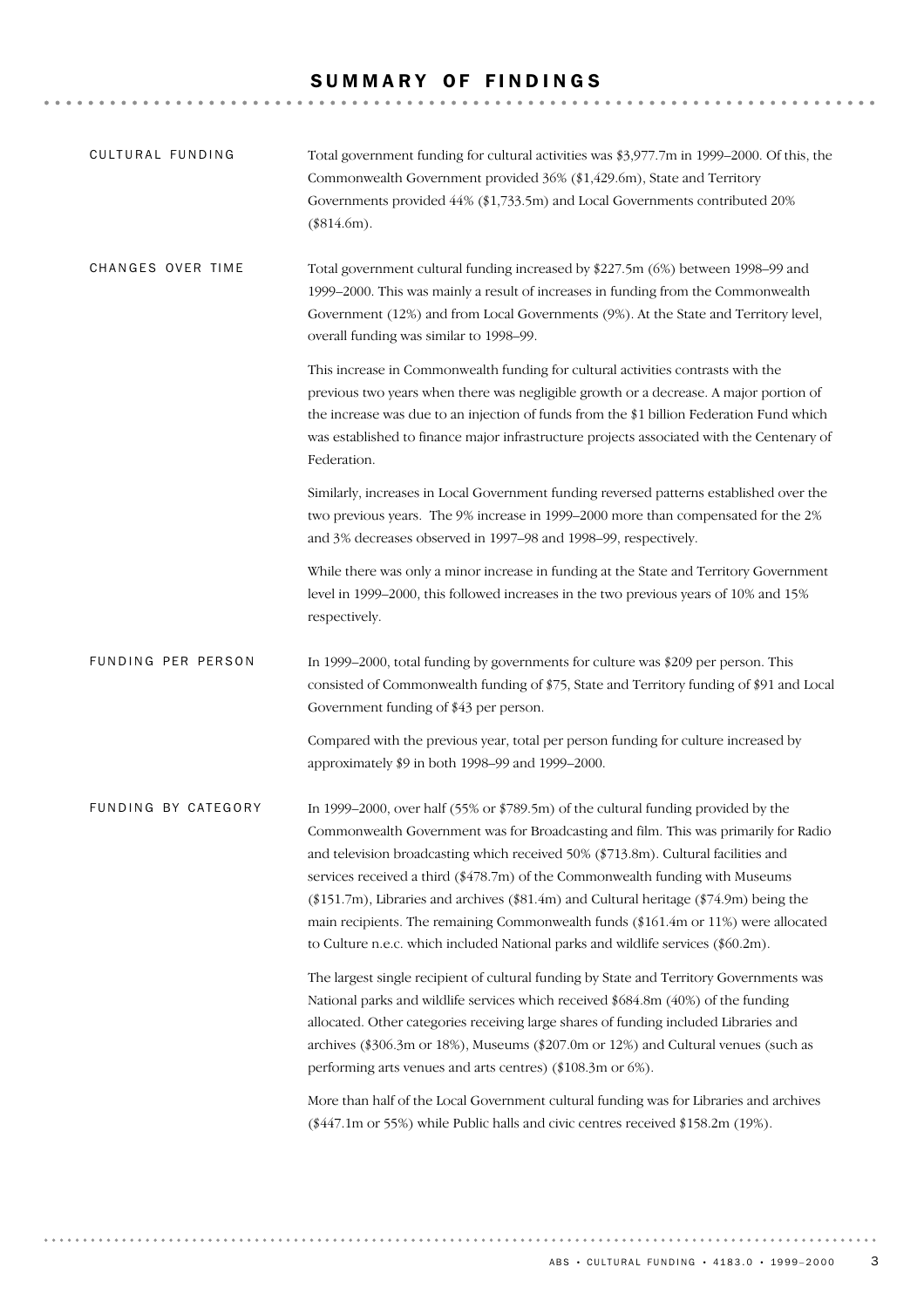# S U M M A R Y O F F I N D I N G S *continued*

| STATE AND TERRITORY<br>GOVERNMENT FUNDING | Compared with the other categories, National parks and wildlife services attracted a<br>considerably higher level of cultural funding from each of the State and Territory<br>Governments with two exceptions, Tasmania and the Australian Capital Territory. In<br>those two areas, Libraries and archives was the single largest recipient of funding ahead<br>of National parks and wildlife services. |
|-------------------------------------------|-----------------------------------------------------------------------------------------------------------------------------------------------------------------------------------------------------------------------------------------------------------------------------------------------------------------------------------------------------------------------------------------------------------|
| RECURRENT/CAPITAL<br>FUNDING              | Most cultural funding was for recurrent activity (\$3,353.5m) although \$624.2m was<br>allocated for capital works. Capital funding from the Commonwealth was boosted in<br>1999–2000 by contributions from the Federation Fund.                                                                                                                                                                          |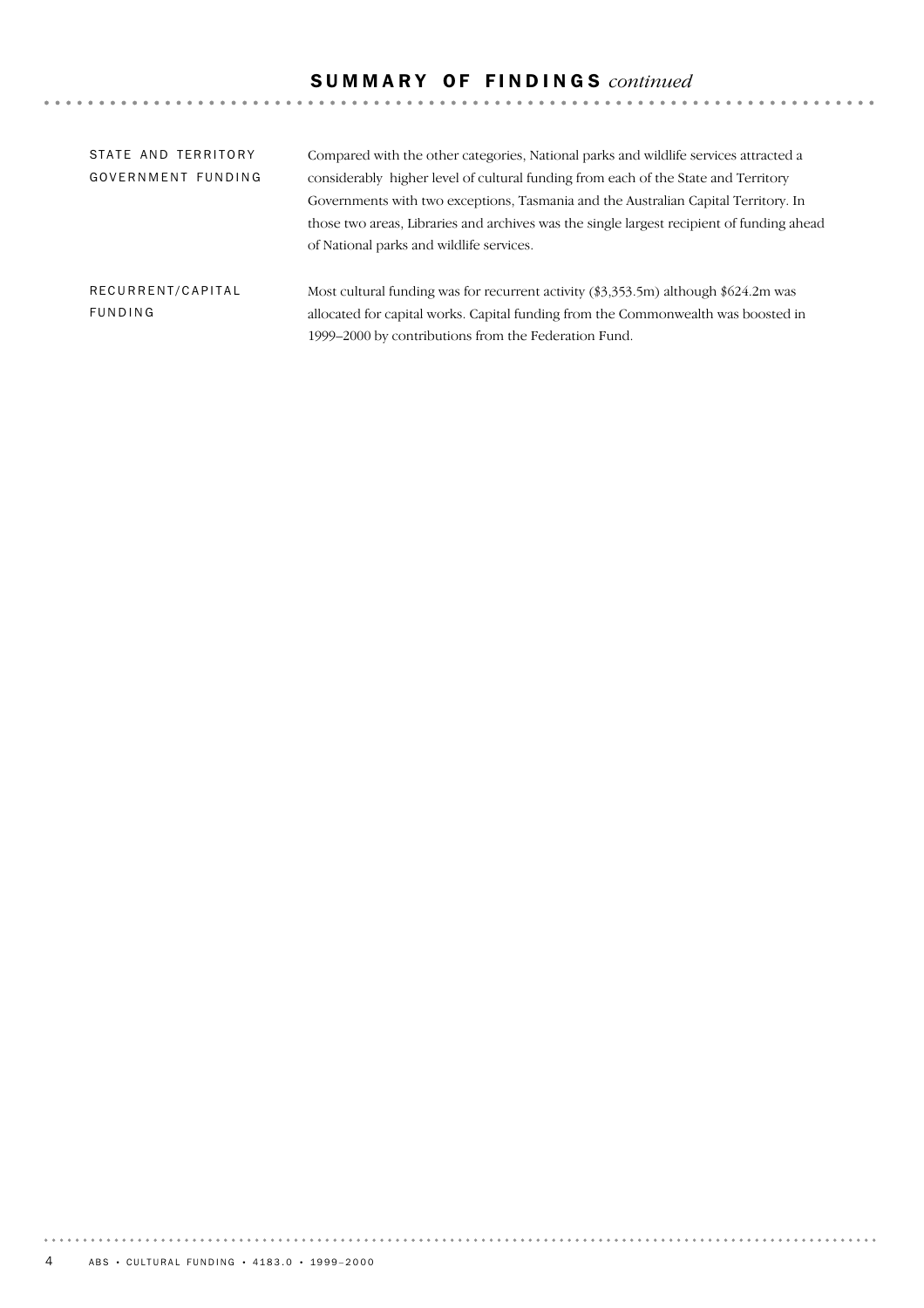#### 1 CULTURAL FUNDING, By Major Group and Level of Government —1997–98 to 1999–2000

1997–98 ........... .......... ........ 1998–99 1999–2000 *Change Change Change from from from previous Percentage Value of previous Percentage Value of Value of Percentage previous year year of total funding of total funding funding of total year* \$m % % \$m % % \$m % % Total r3 538.5 100.0 2.2 r3 750.2 100.0 6.0 3 977.7 100.0 6.1 Major group Cultural facilities and services r1 778.8 50.3 12.3 r1 882.2 50.2 5.8 2 038.7 51.3 8.3 Broadcasting and film 816.0 23.1 –10.4 r816.2 21.8 — 835.0 21.0 2.3 Culture n.e.c. r943.8 26.7 2.5 r1 051.8 28.0 11.4 1 103.9 27.8 5.0 Level of government Commonwealth r1 260.4 35.6 –3.3 r1 271.5 33.9 0.9 1 429.6 35.9 12.4 State and Territory 1 502.9 42.5 9.8 r1 727.8 46.1 15.0 1 733.5 43.6 0.3 Local 775.2 21.9 –2.0 750.9 20.0 –3.1 814.6 20.5 8.5 

r revised

— nil or rounded to zero (including null cells)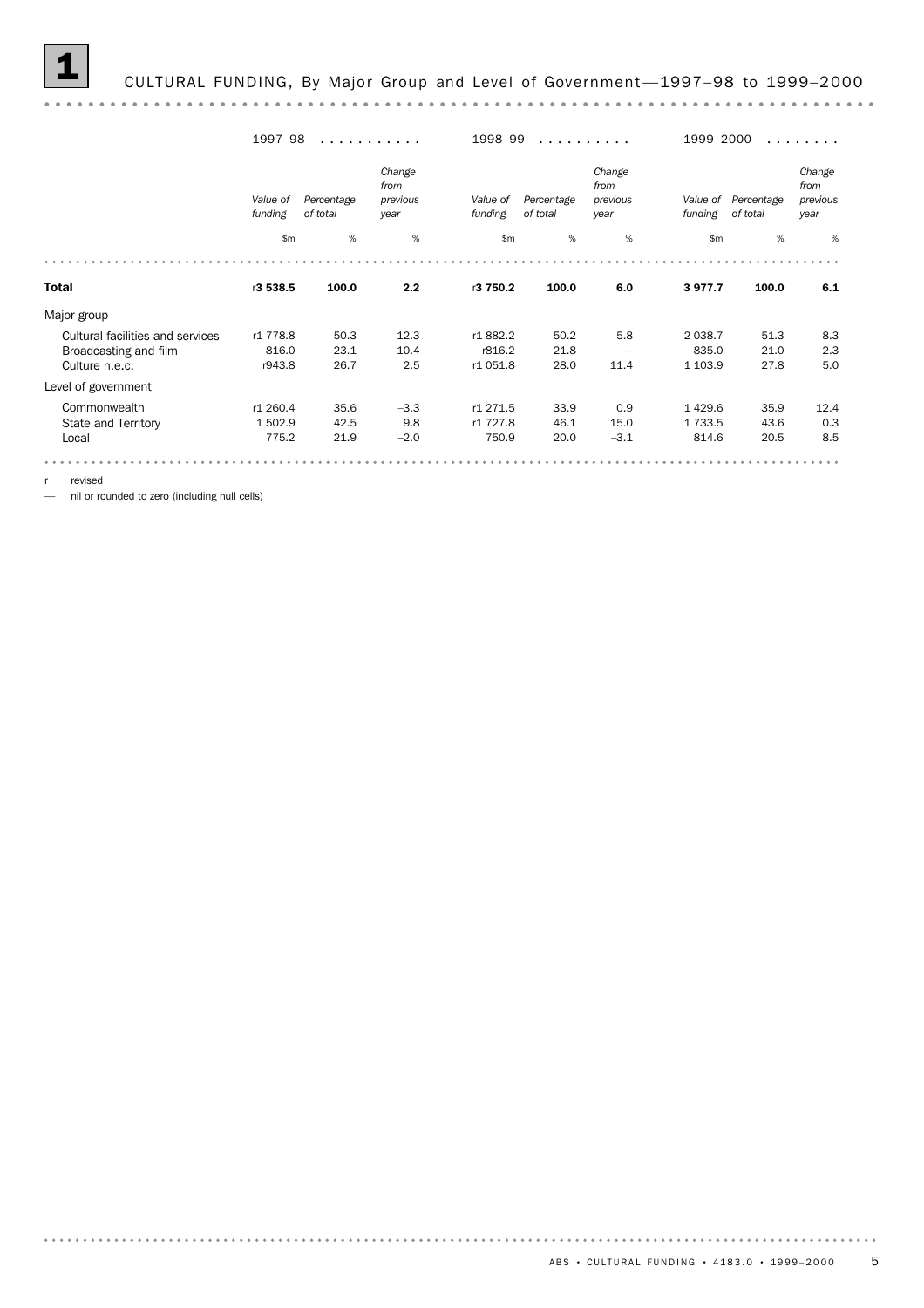#### 2 CULTURAL FUNDING PER PERSON— 1997–98 to 1999–2000

#### 

|                                              | 1997-98 | 1998-99 | 1999-2000 |
|----------------------------------------------|---------|---------|-----------|
| Level of government and                      |         |         |           |
| major group                                  | \$      | \$      | \$        |
|                                              |         |         |           |
| Commonwealth                                 |         |         |           |
| Cultural facilities and services             | 18.22   | r19.14  | 25.13     |
| Broadcasting and film                        | 41.47   | r40.33  | 41.44     |
| Culture n.e.c.                               | 8.03    | r8.03   | 8.47      |
| Total                                        | 67.71   | r67.49  | 75.05     |
| State and Territory                          |         |         |           |
| Cultural facilities and services             | 46.85   | r51.60  | 49.70     |
| Broadcasting and film                        | 2.16    | 2.83    | 2.21      |
| Culture n.e.c.                               | 31.72   | 37.28   | 39.09     |
| Total                                        | 80.74   | r91.71  | 91.00     |
|                                              |         |         |           |
| Local(a)<br>Cultural facilities and services | 30.48   | 29.16   | 32.19     |
| Broadcasting and film                        | 0.20    | 0.17    | 0.18      |
| Culture n.e.c.                               | 10.95   | 10.52   | 10.39     |
| Total                                        | 41.64   | 39.86   | 42.76     |
|                                              |         |         |           |
| Total                                        |         |         |           |
| Cultural facilities and services             | r95.56  | r99.91  | 107.03    |
| Broadcasting and film                        | 43.84   | r43.32  | 43.83     |
| Culture n.e.c.                               | r50.70  | r55.83  | 57.95     |
| <b>Total</b>                                 | r190.10 | 199.06  | 208.81    |
| .                                            |         | .       | .         |

r revised

(a) Although the Australian Capital Territory does not have Local Government, their population has been included in calculations of per person funding (see Explanatory Notes).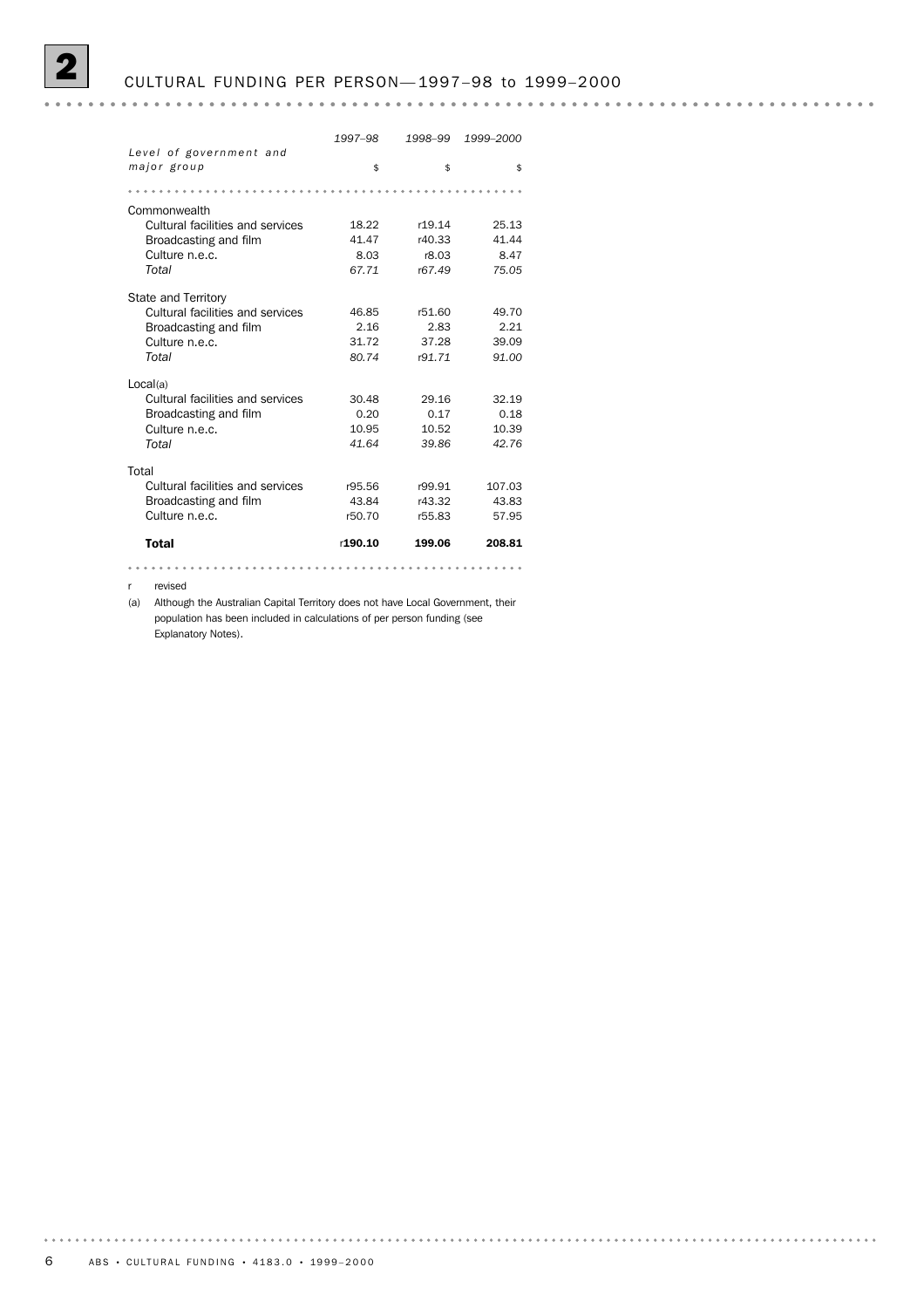|                                      |              | State            |       |         |
|--------------------------------------|--------------|------------------|-------|---------|
|                                      | Commonwealth | and<br>Territory | Local | Total   |
| Category                             | \$m\$        | \$m              | \$m\$ | \$m     |
|                                      |              |                  |       |         |
| Cultural facilities and services     |              |                  |       |         |
| Zoological and botanic gardens       | 5.8          | 95.6             | 24.6  | 126.0   |
| Libraries and archives               | 81.4         | 306.3            | 447.1 | 834.8   |
| Literature and publishing            | 10.5         | 4.2              | 3.4   | 18.2    |
| <b>Museums</b>                       | 151.7        | 207.0            | 10.2  | 368.9   |
| Art galleries                        | 39.9         | 85.2             | 30.9  | 156.0   |
| Visual arts, crafts and photography  | 14.3         | 10.6             | 4.9   | 29.8    |
| Cultural venues                      | 9.8          | 108.3            | 65.6  | 183.7   |
| Music (excluding opera)              | 52.6         | 13.5             | 1.8   | 67.8    |
| Other performing arts                | 37.7         | 67.2             | 5.3   | 110.2   |
| Cultural heritage                    | 74.9         | 49.0             | 19.6  | 143.5   |
| Total                                | 478.7        | 946.8            | 613.3 | 2038.7  |
| Broadcasting and film                |              |                  |       |         |
| Radio and television broadcasting    | 713.8        | 0.5              | 0.6   | 714.9   |
| Film and video                       | 74.8         | 40.9             | 2.7   | 118.4   |
| Multimedia                           | 0.9          | 0.7              | 0.1   | 1.7     |
| Total                                | 789.5        | 42.2             | 3.3   | 835.0   |
| Culture n.e.c.                       |              |                  |       |         |
| Administration of culture            | 41.0         | 31.0             | 12.7  | 84.7    |
| Community cultural activities        | 35.7         | 13.0             | 9.9   | 58.6    |
| Public halls and civic centres       |              | 0.1              | 158.2 | 158.3   |
| National parks and wildlife services | 60.2         | 684.8            | 7.1   | 752.1   |
| Other culture n.e.c.                 | 24.6         | 15.6             | 10.1  | 50.3    |
| Total                                | 161.4        | 744.5            | 198.0 | 1 103.9 |
| Total                                | 1429.6       | 1 733.5          | 814.6 | 3977.7  |

— nil or rounded to zero (including null cells)

(a) Categories based on the Cultural Ministers Council's National Culture-Leisure Industry

Statistical Framework (see Expanatory notes).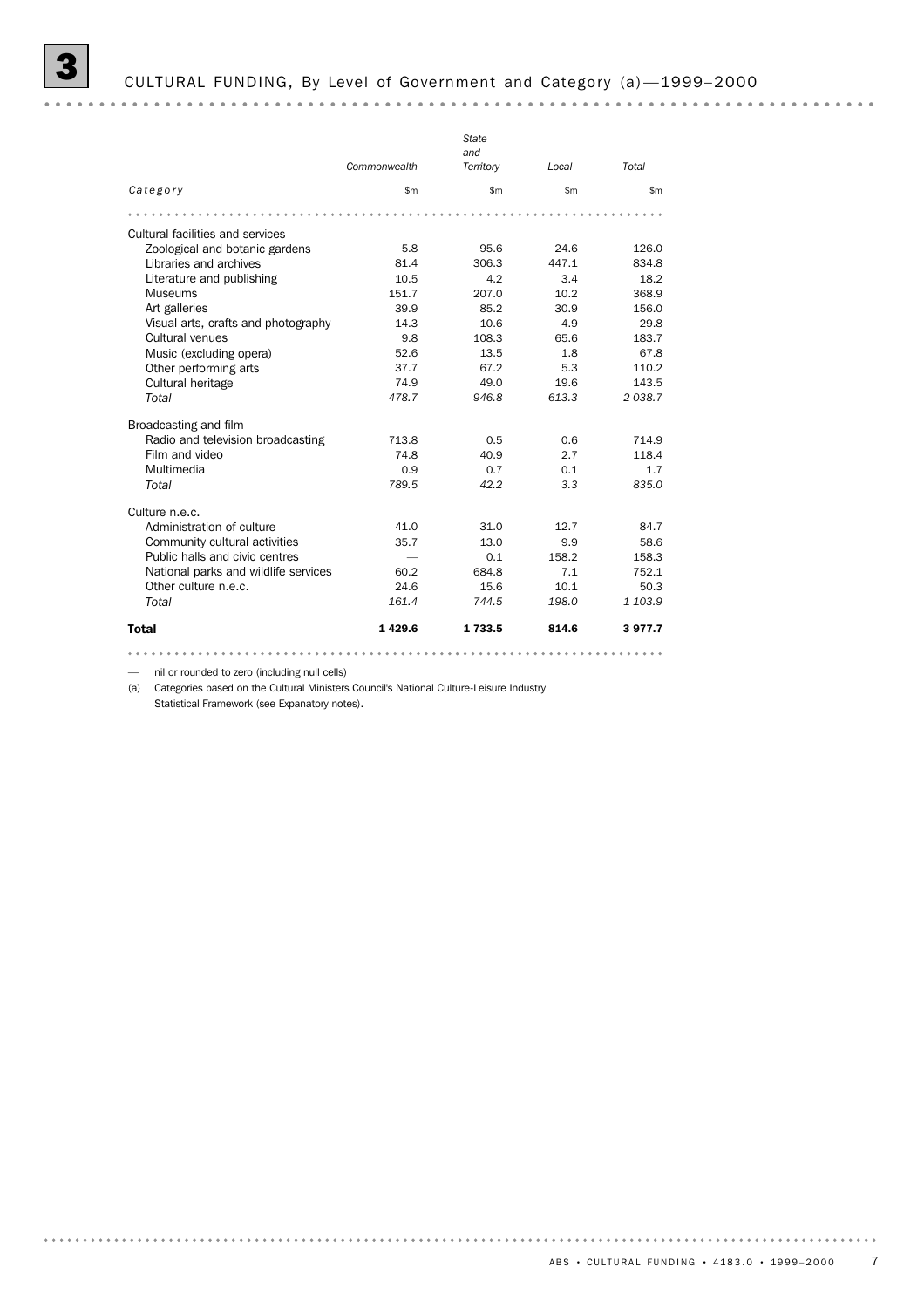

#### 4 CULTURAL FUNDING, By State and Territory Government and Category(a)(b) —1999–2000

*NSW Vic. Qld SA WA Tas. NT ACT Total Category* \$m \$m \$m \$m \$m \$m \$m \$m \$m Cultural facilities and services<br>
Zoological and botanic gardens 46.5 11.4 Zoological and botanic gardens 46.5 11.4 — 22.3 9.5 3.8 2.2 — 95.6 Libraries and archives 74.1 80.5 39.9 35.7 27.5 17.8 19.8 11.0 306.3 Literature and publishing 1.3 0.3 0.8 0.4 0.9 0.2 0.1 0.2 4.2 Museums 88.3 56.9 12.8 22.7 16.4 5.5 3.1 1.4 207.0 Art galleries 33.4 24.2 10.6 5.5 7.0 0.1 2.8 1.5 85.2 Visual arts, crafts and photography 1.0 2.4 1.1 1.6 3.0 0.4 0.3 0.9 10.6 Cultural venues 27.2 31.2 19.1 15.9 7.4 0.1 4.5 2.8 108.3 Music (excluding opera)  $2.5$  2.6 0.8 1.0 3.7 1.2 0.3 1.3 13.5<br>Other performing arts 20.8 11.1 11.2 12.1 9.0 1.1 0.9 1.0 67.2 Music (excluding opera) 2.5 2.6 0.8 1.0 3.7 1.2 0.3 1.3 13.5 Cultural heritage 19.5 11.9 0.1 5.6 4.8 2.2 3.7 1.2 49.0 *Total 314.7 232.5 96.5 122.9 89.1 32.4 37.6 21.2 946.8* Broadcasting and film Radio and television broadcasting  $\qquad \qquad \qquad -$  0.4  $\qquad$  0.1  $\qquad$   $\qquad$   $\qquad$   $\qquad$   $\qquad$  0.5 Film and video  $\begin{array}{cccccccccccc}\n8.1 & 13.3 & 9.2 & 4.2 & 6.0 & 0.1 & - & - & 40.9 \\
\text{Multimedia} & & & & & 0.2 & 0.4 & 0.1 & - & - & - & - & - & 0.7\n\end{array}$ Multimedia 0.2 0.4 0.1 — — — — — 0.7 *Total 8.2 13.7 9.3 4.7 6.0 0.1 — 0.1 42.2* Culture n.e.c. Administration of culture 5.9 4.2 5.2 2.9 11.0 0.8 — 0.9 31.0 Community cultural activities 3.1 3.5 0.4 0.5 4.5 0.1 0.4 0.6 13.0 Public halls and civic centres  $\qquad \qquad \qquad \qquad \qquad \qquad \qquad \qquad \qquad$  0.1 National parks and wildlife services 267.3 125.8 93.3 72.1 67.3 10.5 38.6 9.9 684.8 Other culture n.e.c. 0.1 2.5 12.5 0.5 – – – – 15.6 *Total 276.3 135.9 111.3 76.2 82.8 11.5 39.0 11.4 744.5* Total 599.2 382.1 217.1 203.8 178.0 44.0 76.6 32.7 1 733.5 

— nil or rounded to zero (including null cells)

(a) Categories based on the Cultural Ministers Council's National Culture-Leisure Statistical Framework (see Explanatory notes).

(b) Care should be taken when comparing categories between States and Territories (see Explanatory notes).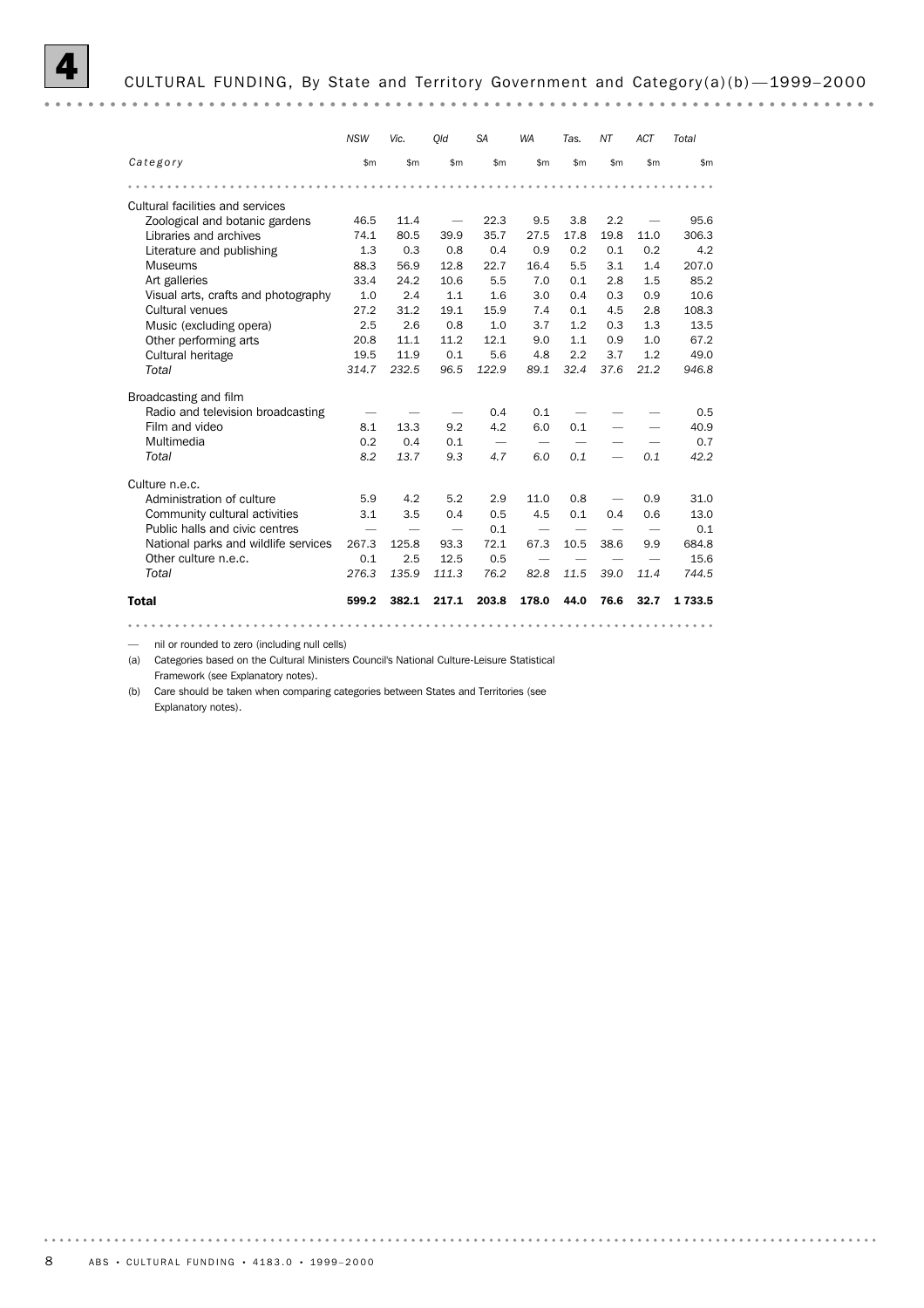# 5 CULTURAL FUNDING, Recurrent and Capital Funding —1999–2000

|                                                           | Recurrent        | Capital       | Total              |
|-----------------------------------------------------------|------------------|---------------|--------------------|
| Major group and level of<br>government                    | \$m              | \$m           | \$m                |
|                                                           |                  |               |                    |
| Total                                                     | 3 3 5 3 . 5      | 624.2         | 3977.7             |
| Major group                                               |                  |               |                    |
| Cultural facilities and services<br>Broadcasting and film | 1 598.3<br>790.4 | 440.5<br>44.6 | 2 0 3 8.7<br>835.0 |
| Culture n.e.c.                                            | 964.8            | 139.1         | 1 103.9            |
| Level of government                                       |                  |               |                    |
| Commonwealth                                              | 1 270.4          | 159.2         | 1429.6             |
| State and Territory                                       | 1465.1           | 268.4         | 1 733.5            |
| Local                                                     | 618.1            | 196.5         | 814.6              |
|                                                           |                  |               |                    |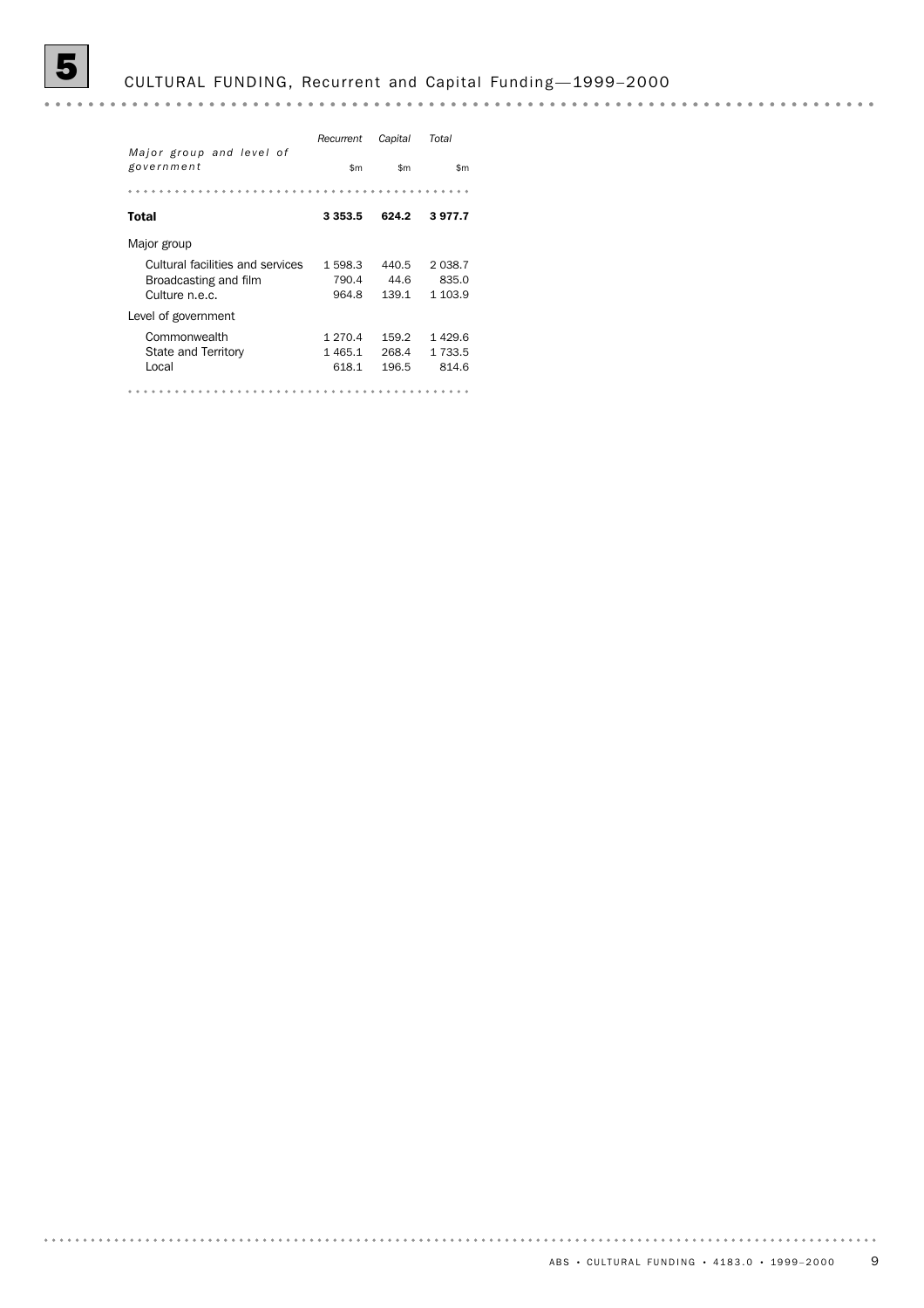### EXPLANATORY NOTES

| COVERAGE                           | 1<br>This publication contains estimates of public funding for arts and cultural<br>activities for the three levels of government in Australia in 1999-2000 and the<br>preceding two years.                                                                                                                                                                                                                                                                                                                                                                                                                                                                                                                                                                                                                 |
|------------------------------------|-------------------------------------------------------------------------------------------------------------------------------------------------------------------------------------------------------------------------------------------------------------------------------------------------------------------------------------------------------------------------------------------------------------------------------------------------------------------------------------------------------------------------------------------------------------------------------------------------------------------------------------------------------------------------------------------------------------------------------------------------------------------------------------------------------------|
|                                    | $\mathbf{2}$<br>Statistics for the Commonwealth Government and State and Territory<br>Governments relate mainly to funding from Commonwealth and State and<br>Territory budgets. For some 'off-budget' agencies they exclude any expenditure<br>financed from sources other than the annual appropriation from the budget.                                                                                                                                                                                                                                                                                                                                                                                                                                                                                  |
|                                    | 3<br>Agencies classified by the Australian Bureau of Statistics (ABS) as public<br>trading enterprises (e.g. most performing arts venues) are not included except to<br>the extent of any subsidies (or capital funding) paid to them from the budget.                                                                                                                                                                                                                                                                                                                                                                                                                                                                                                                                                      |
|                                    | 4<br>Specific purpose grants received from other levels of government have<br>been netted out of the expenditure for the receiving government.                                                                                                                                                                                                                                                                                                                                                                                                                                                                                                                                                                                                                                                              |
|                                    | 5<br>Funding associated with sport, fitness, recreation and education (in<br>particular, major educational institutions and tertiary colleges specialising in<br>culture) is excluded from the overall analysis. Also excluded is funding for special<br>libraries (e.g. parliamentary libraries), libraries in higher education institutions<br>and schools, and cultural activities which are an integral part of larger entities<br>(such as police and military bands).                                                                                                                                                                                                                                                                                                                                 |
| CLASSIFICATION                     | 6<br>Government cultural funding in this publication is classified into three<br>major groups. These are Cultural facilities and services, Broadcasting and film,<br>and Culture not elsewhere classified (n.e.c.). The first two groups correspond<br>with subgroups of the Government Purpose Classification (GPC) used by the ABS<br>in compiling Government Financial Estimates, while Culture n.e.c. presents only<br>the culture component of the two other subgroups in the GPC grouping,<br>Recreation and Culture. The three groups used in this publication are then<br>further subdivided in accordance with categories specified in the National<br>Culture/Leisure Industry Statistical Framework (The Statistical Advisory Group<br>of the Cultural Ministers Council, fourth edition, 1989). |
| SOURCES AND METHODS                |                                                                                                                                                                                                                                                                                                                                                                                                                                                                                                                                                                                                                                                                                                                                                                                                             |
| Commonwealth Government            | Prior to 1999-2000, Commonwealth funding data were obtained from the<br>7<br>Department of Finance's (DOF) Budget Management System. Total allocations<br>to agencies and authorities for culture and recreation were used and these<br>provided a reliable cash measure of funding by the Commonwealth Government.                                                                                                                                                                                                                                                                                                                                                                                                                                                                                         |
|                                    | 8<br>From the commencement of the 1999-2000 financial year the<br>Commonwealth Government expected all Commonwealth agencies and<br>authorities to use accrual accounting as the basis for the budgeting and<br>management of financial transactions. In addition, associated with the changed<br>accounting, codes were no longer recorded on any information in the DOF<br>Budget Management System that would allow the extraction of information<br>relevant to 'culture and recreation'. Consequently, for 1999-2000 estimates of<br>funding by Commonwealth agencies and authorities were sourced from annual<br>reports and supplementary information was obtained from selected agencies and<br>authorities.                                                                                        |
|                                    | 9<br>Despite these changes in the Commonwealth's accounting practices the<br>overall effect on estimates of cultural funding is considered to be minor.                                                                                                                                                                                                                                                                                                                                                                                                                                                                                                                                                                                                                                                     |
| State and Territory<br>Governments | State and Territory Government information was obtained from a range of<br>10<br>sources. Arts authorities supplied details of their current and capital expenditure.<br>For other State and Territory public sector authorities, relevant data were<br>extracted from budget papers. Details of funding provided were also obtained                                                                                                                                                                                                                                                                                                                                                                                                                                                                        |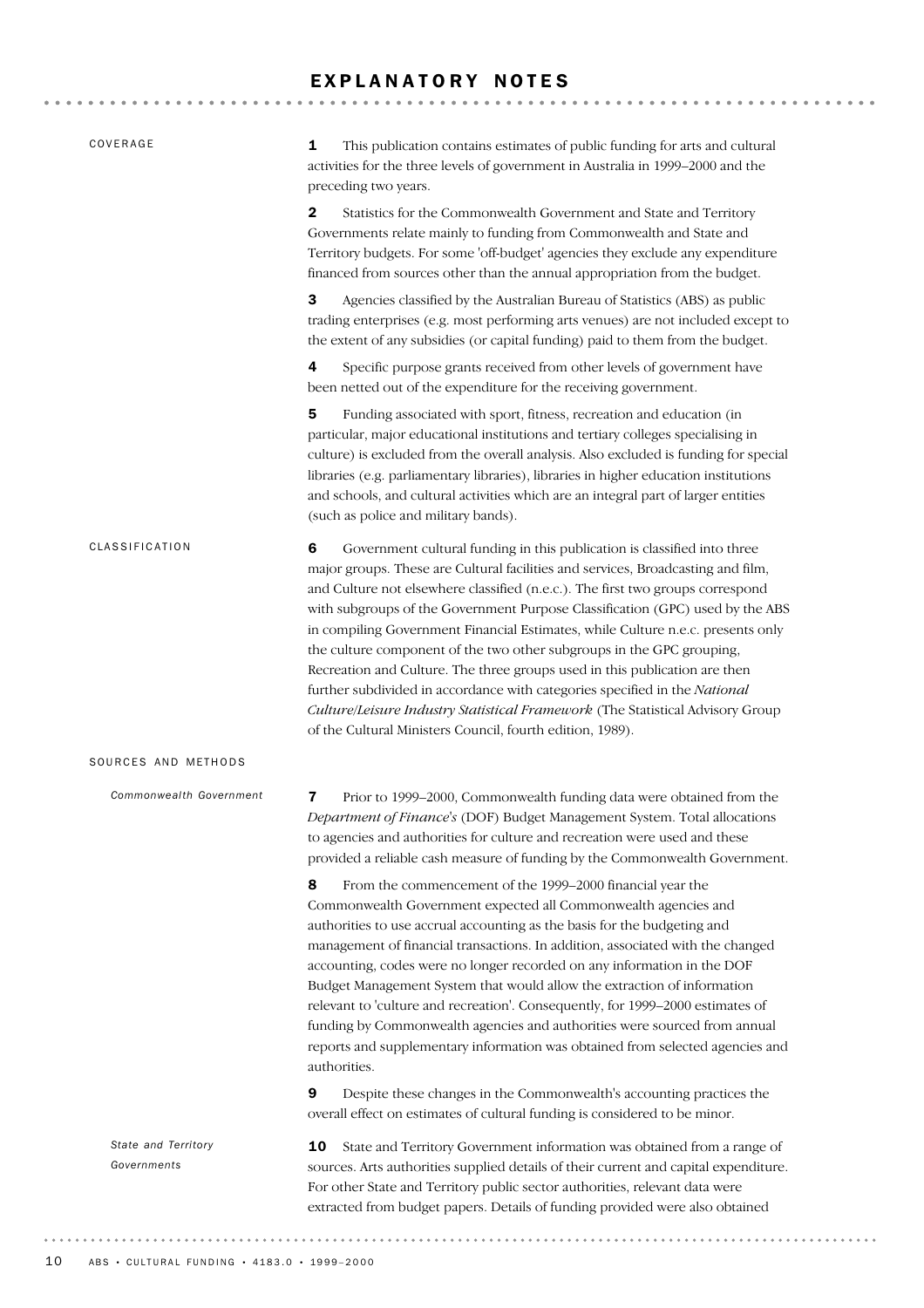### E X P L A N A T O R Y N O T E S *continued*

| State and Territory<br>Governments continued | from other State and Territory government organisations such as health<br>promotion foundations, major events organisations, Tourism NSW and the WA<br>Lotteries Commission.                                                                                                                                                                                                                                                                                                                                                                                                                      |
|----------------------------------------------|---------------------------------------------------------------------------------------------------------------------------------------------------------------------------------------------------------------------------------------------------------------------------------------------------------------------------------------------------------------------------------------------------------------------------------------------------------------------------------------------------------------------------------------------------------------------------------------------------|
| <b>Local Governments</b>                     | Estimates of Local Government funding on arts and cultural activities were<br>11<br>based on the Local Government Finance Statistics collection undertaken by the<br>ABS.                                                                                                                                                                                                                                                                                                                                                                                                                         |
| CALCULATION OF PER<br>PERSON FUNDING         | 12<br>The population values used in calculating per person funding are the ABS<br>estimates of the resident population at the mid-point of the collection year.<br>These values were taken from Australian Demographic Statistics<br>(Cat. no. 3101.0). The resident population estimates for December 1997,<br>December 1998 and December 1999 were 18,615,168, 18,839,064 and<br>19,048,856, respectively.                                                                                                                                                                                      |
|                                              | 13<br>The Australian Capital Territory does not have Local Government. To<br>maintain consistency between levels of government, the same resident<br>population estimates are used for all estimates of per person funding (regardless<br>of the level of government under consideration). This approach has been<br>adopted to allow the aggregate of Commonwealth, State and Territory, and Local<br>Government per person funding to add to total per person funding.                                                                                                                          |
| <b>STATE COMPARISONS</b>                     | Care should be taken when comparing values between States and<br>14<br>Territories for some categories of funding as the funding provided by State and<br>Territory Governments may vary according to the administrative arrangements<br>existing in the respective States and Territories. For example, Zoological and<br>botanic gardens in Queensland, unlike other States, are funded by Local<br>Government and not the State Government. Further, the costs associated with<br>the administration of culture (a category within Culture n.e.c.) may vary<br>significantly amongst agencies. |
| REVISIONS IN 1999-2000                       | 15<br>The new methodology used to collect Commonwealth data identified a<br>small number of reporting variations in data for previous years. Improved sources<br>of State and Territory information also identified some changes which needed to<br>be made to previous years. This led to the revision of some values (as indicated<br>by the 'r' within tables 1 and 2).                                                                                                                                                                                                                        |
| FURTHER INFORMATION                          | More details of cultural funding in Australia are published by the Cultural<br>16<br>Ministers Council Statistics Working Group.                                                                                                                                                                                                                                                                                                                                                                                                                                                                  |
|                                              | 17<br>Current publications produced by the ABS are listed in the Catalogue of<br>Publications and Products (Cat. no. 1101.0). The ABS also issues, on Tuesdays<br>and Fridays, a Release Advice (Cat. no. 1105.0) which lists publications to be<br>released in the next few days. The Catalogue and Release Advice are available<br>from any ABS office                                                                                                                                                                                                                                          |